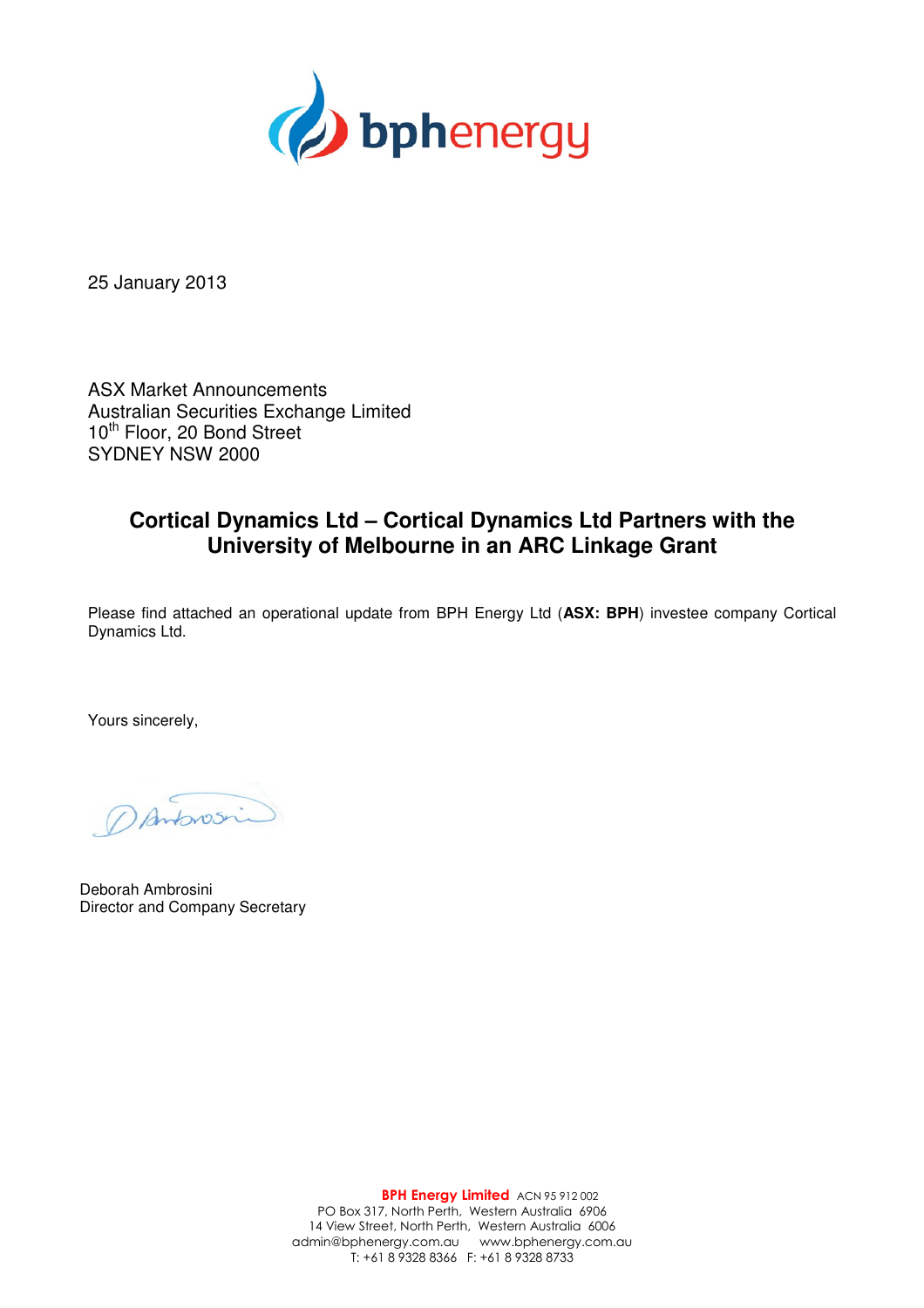

25 January 2013

ASX Market Announcements Australian Securities Exchange Limited 10<sup>th</sup> Floor, 20 Bond Street SYNDEY NSW 2000

## **Cortical Dynamics Ltd Partners with the University of Melbourne in an ARC Linkage Grant**

Cortical Dynamics Ltd ("**Cortica**l") an investee company of BPH Energy Limited (ASX: **BPH**) is pleased to announce that it has entered into an Australian Research Council (ARC) Linkage Agreement with the University of Melbourne.

Cortical is the collaborative partner in the project and expects the project will add new processing capabilities to the Brain Anaesthesia Response (BAR) monitoring system. This project will use advanced computing methods applied to electroencephalographic (EEG) recordings, to track how the brain changes as a person undergoes general anaesthesia during surgery. These methods will provide a framework for developing improved devices to monitor depth of anaesthesia, which is important for reducing the likelihood of patients experiencing pain during or cognitive deficits after surgery and general anaesthesia.

Cortical's Chairman, Mr David Breeze, stated, "Cortical is committed to research and development and we are always looking to improve the BAR monitoring system. The company believes that the collaboration with the University of Melbourne will result in an improved depth of anaesthesia monitor."

The agreement is for a period of three years and is expected to conclude by 2016.

## **About the BAR Monitor**

The Brain Anaesthesia Response (BAR) monitoring system measures a patient's brain electrical activity, the electroencephalogram (EEG), in order to indicate how deeply anaesthetised a patient is during an operation via an adhesive sensor applied to the forehead. The BAR monitor is designed to assist anaesthetists and intensive care staff in ensuring patients do not wake unexpectedly, as well as reducing the incidence of side effects associated with the anaesthetic.

The BAR monitor improves on currently used EEG monitors by utilising advances in understanding of how the brain's electrical activity is produced, and how it is affected by anaesthetic and sedative drugs. The BAR's unique physiological approach is aimed at independently monitoring the hypnotic and analgesic states associated with anaesthesia, a feature no known existing EEG based depth-of-anaesthesia monitor is able to achieve.